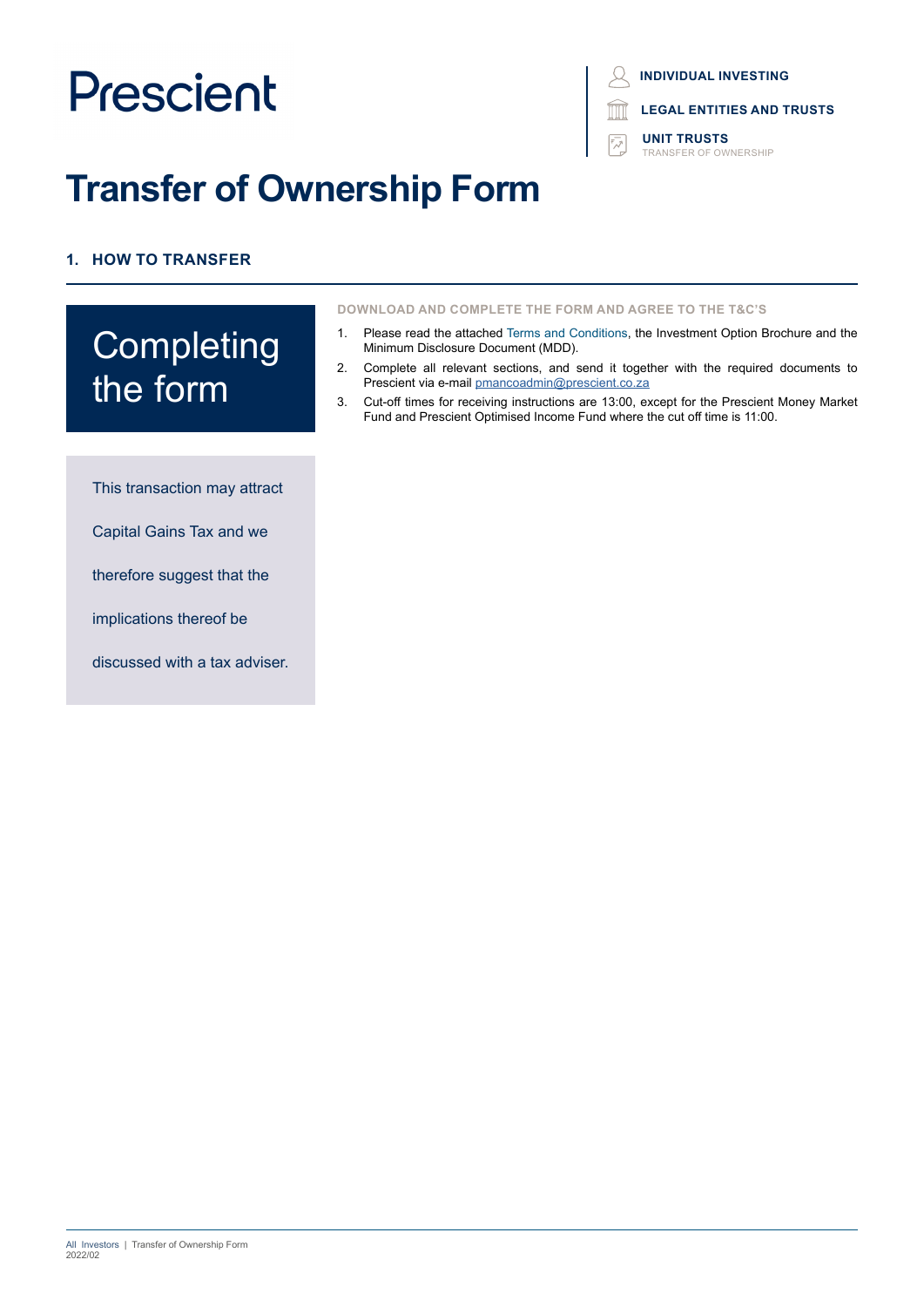**INDIVIDUAL INVESTING**

**LEGAL ENTITIES AND TRUSTS**

**UNIT TRUSTS** SEER OF OWNERSHIP

# **Transfer of Ownership Application Form**

## **2. TRANSFEROR (FOR COMPLETION BY CURRENT INVESTOR)**

Existing Investor Number Full Name / Registered Name ID/ Passport/ Registration / Trust Number

#### **I/We hereby declare that I/we wish to cede, assign and/or transfer all my rights, obligations and ownership of:**

| <b>From Unit Trust Fund Name</b> | Units to the value of<br>or Number of units<br>or All units | <b>Debit Order Instruction</b> |               |                            |
|----------------------------------|-------------------------------------------------------------|--------------------------------|---------------|----------------------------|
|                                  |                                                             | <b>Transfer</b>                | <b>Cancel</b> | <b>Continue in my name</b> |
|                                  |                                                             |                                |               |                            |
|                                  |                                                             |                                |               |                            |
|                                  |                                                             |                                |               |                            |
|                                  |                                                             |                                |               |                            |
|                                  |                                                             |                                |               |                            |

## **3. TRANSFEREE (FOR COMPLETION BY RECIPIENT OF UNITS)**

| I/We do hereby agree to accept the said units, subject to the provisions of the Deed.                                                                                                                                                         |                            |
|-----------------------------------------------------------------------------------------------------------------------------------------------------------------------------------------------------------------------------------------------|----------------------------|
| Yes<br>Existing Investor<br>No                                                                                                                                                                                                                |                            |
| If yes, please provide existing investor number <b>the contract of the contract of the contract of the contract of the contract of the contract of the contract of the contract of the contract of the contract of the contract </b>          |                            |
| If no, please complete an Investment Application form and attach the FICA documentation required                                                                                                                                              |                            |
|                                                                                                                                                                                                                                               |                            |
|                                                                                                                                                                                                                                               |                            |
| Residential / Registered address <b>Contract Contract Contract Contract Contract Contract Contract Contract Contract Contract Contract Contract Contract Contract Contract Contract Contract Contract Contract Contract Contract</b>          |                            |
|                                                                                                                                                                                                                                               | Postal code ______________ |
| Postal address<br><u> 1999 - Jan Alexander von Barbert von Barbert von Barbert von Barbert von Barbert von Barbert von Barbert von</u>                                                                                                        |                            |
|                                                                                                                                                                                                                                               |                            |
| Cell <b>Cell Cell Cell Cell Cell Cell Cell Cell Cell Cell Cell Cell Cell Cell Cell Cell Cell Cell Cell Cell Cell Cell Cell Cell Cell Cell Cell Cell Cell Cell Cell</b><br><u> 1990 - John Stein, Amerikaansk politiker (</u><br>Telephone (H) |                            |
| Email address                                                                                                                                                                                                                                 |                            |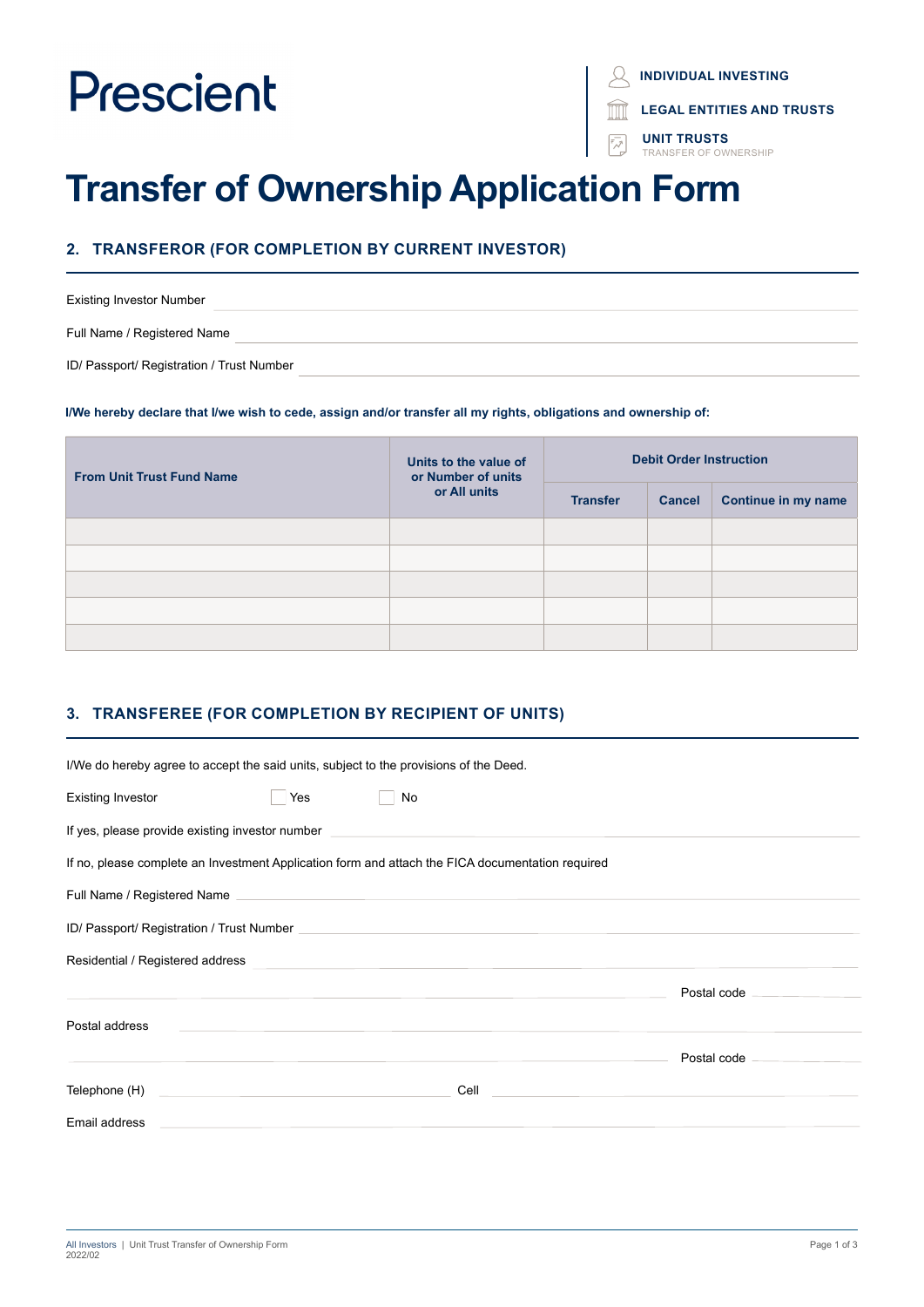**INDIVIDUAL INVESTING**



**UNIT TRUSTS** TRANSFER OF OWNERSHIP

### **AUTHORISATION AND DECLARATION**

I/We, the undersigned Transferor:

- 1. hereby give notice in terms of the trust deed of my/our application to transfer ownership of the relevant units and in consideration of the purchase price to be paid to me/us for the said units, hereby cede, assign and transfer all my/ our rights, title and interest in and to the said units to the Transferee, who accepts such cession, assignation and transfer.
- 2. further acknowledge that by transferring ownership, I/We will not be entitled to the benefits to the said units.
- 3. warrant that I/we have power and authority to enter into and conclude this transaction.
- 4. acknowledge that the responsibility in ensuring my/our instruction has been received and actioned by Prescient lies with me/us.
- 5. acknowledge that Prescient will not be liable for any damages or loss of whatsoever nature arising out of Prescient's failure to action my/ our instruction due to any occurrences beyond the control of Prescient, nor will Prescient be liable for any loss incurred due to incorrect information being supplied by me/us or by me/us sending completed documentation to the incorrect mailbox.
- 6. acknowledge the transaction cut off times set out herein and agree to comply with such cut off times.
- 7. have read and understood the appropriate comprehensive fact sheet information available on Prescient's website

#### **TRANSFEROR(S)**

| Signed at <u>example and a series of the series of the series of the series of the series of the series of the series of the series of the series of the series of the series of the series of the series of the series of the s</u> |                                                                                                                                                                                                                                |
|--------------------------------------------------------------------------------------------------------------------------------------------------------------------------------------------------------------------------------------|--------------------------------------------------------------------------------------------------------------------------------------------------------------------------------------------------------------------------------|
| Full name of signatory<br><u> Alexandria de la contrada de la contrada de la contrada de la contrada de la contrada de la contrada de la c</u>                                                                                       |                                                                                                                                                                                                                                |
| Authorised Signatory                                                                                                                                                                                                                 |                                                                                                                                                                                                                                |
| Signed at <u>example and a series of the series of the series of the series of the series of the series of the series of the series of the series of the series of the series of the series of the series of the series of the s</u> | Date and the contract of the contract of the contract of the contract of the contract of the contract of the contract of the contract of the contract of the contract of the contract of the contract of the contract of the c |
| Full name of signatory and the state of signatory                                                                                                                                                                                    | Capacity                                                                                                                                                                                                                       |
| <b>Authorised Signatory</b>                                                                                                                                                                                                          |                                                                                                                                                                                                                                |

#### **TRANSFEREE(S)**

| Signed at each contract of the state of the state of the state of the state of the state of the state of the state of the state of the state of the state of the state of the state of the state of the state of the state of                 | Date <u>and the second contract of the second contract of the second contract of the second contract of the second</u>                                                                                                         |
|-----------------------------------------------------------------------------------------------------------------------------------------------------------------------------------------------------------------------------------------------|--------------------------------------------------------------------------------------------------------------------------------------------------------------------------------------------------------------------------------|
|                                                                                                                                                                                                                                               |                                                                                                                                                                                                                                |
| Authorised Signatory <b>Contract Contract Contract Contract Contract Contract Contract Contract Contract Contract Contract Contract Contract Contract Contract Contract Contract Contract Contract Contract Contract Contract Co</b>          |                                                                                                                                                                                                                                |
|                                                                                                                                                                                                                                               |                                                                                                                                                                                                                                |
| Signed at <u>example and a series of the series of the series of the series of the series of the series of the series of the series of the series of the series of the series of the series of the series of the series of the s</u>          | Date and the contract of the contract of the contract of the contract of the contract of the contract of the contract of the contract of the contract of the contract of the contract of the contract of the contract of the c |
| Full name of signatory <b>contained</b> and the state of signatory <b>contained</b> and the state of signatory <b>contained</b> and the state of the state of the state of the state of the state of the state of the state of the state of t |                                                                                                                                                                                                                                |
| Authorised Signatory                                                                                                                                                                                                                          |                                                                                                                                                                                                                                |